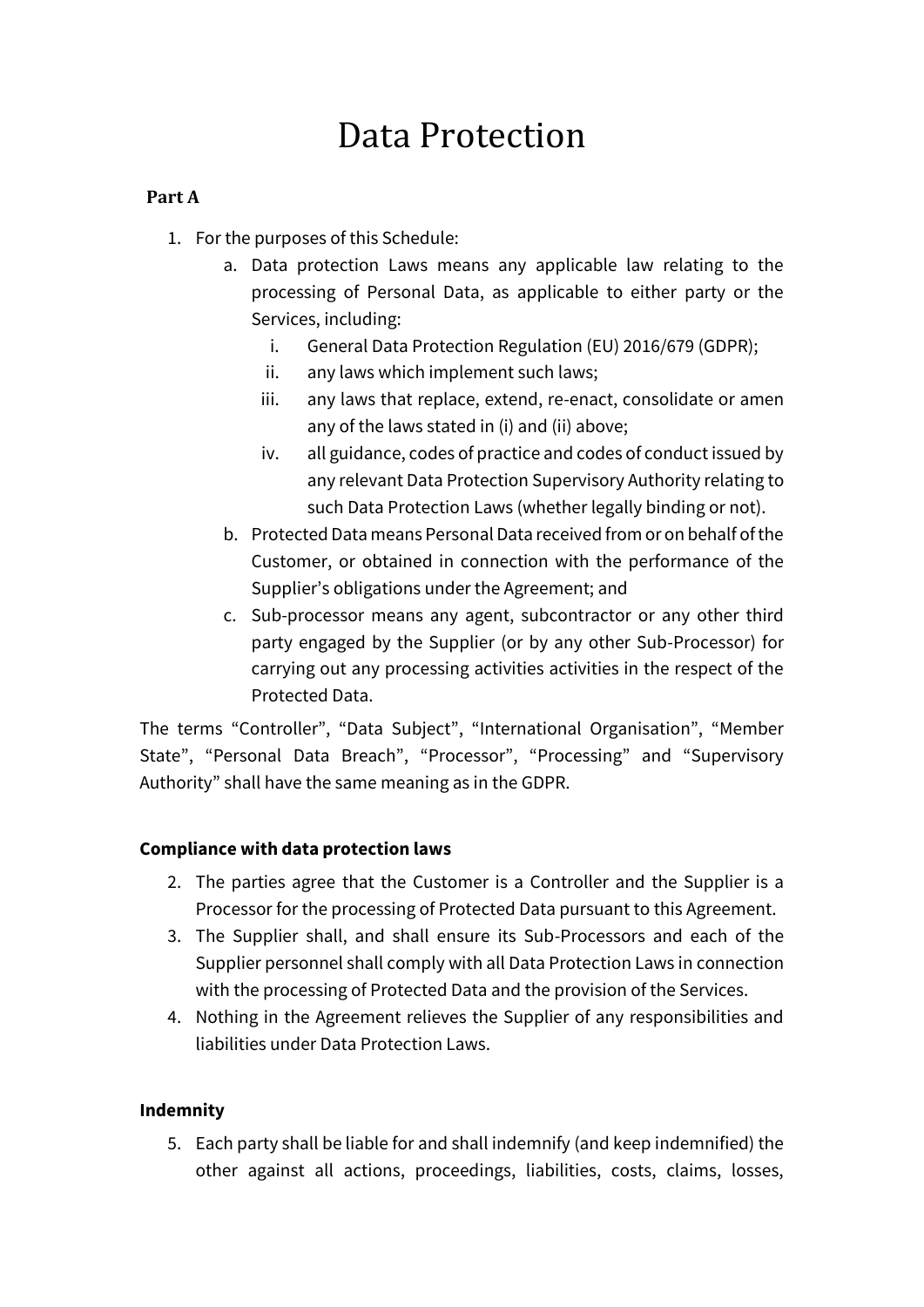expenses, compensation paid to Data Subjects and other reasonable professional costs and expenses suffered or incurred by the indemnified party arising out or in connection with any breach of the Data Protection Laws by the indemnifying party, its employees or agents.

### **Instructions**

- 6. The Supplier shall only process (and shall ensure Supplier personnel only process) the Protected Data in accordance with Section 1 of Part B of this Schedule and the Customer's written instructions. The Supplier will immediately inform the Customer if any instruction relating to the Protected Data infringes or may infringe and Data Protection Law.
- 7. The Supplier shall implement appropriate technical and organisational measures to protect the Protected Data from accidental or unlawful destruction, loss, alteration, unauthorised disclosure or access. The technical and organisational security measures which the Supplier shall have in place are set out in Part B to this Schedule.

### **Sub-processing**

- 8. The Supplier will not permit any processing of Protected Data by any third party (except Supplier personnel that are subject to an enforceable obligation of confidence with regards to the Protected Data) without the prior specific written permission of the Customer, except (i) as specifically stated in this Schedule, or (ii) where such processing is required by any applicable law, regulation or public authority.
- 9. The Supplier shall prior to the relevant Sub-Processor carrying out any processing activities in respect of the Protected Data, appoint each Sub-Processor under a written agreement containing data protection obligations that provide at least the same level of protection for Protected Data as those in this Schedule.
- 10. The Supplier shall remain fully liable to the Customer under this Agreement for all the acts and omissions of each Sub-Processor and each of the Supplier Personnel as if they were its own.
- 11. Where a Sub-Processor is engaged by the Supplier, teh Supplier shall:
	- a. carry out adequate due diligence to ensure that the Sub-processor is capable of providing the level of protection for Protected Data required by this Schedule;
	- b. remain liable for any breach of this Schedule caused by a Subprocessor; and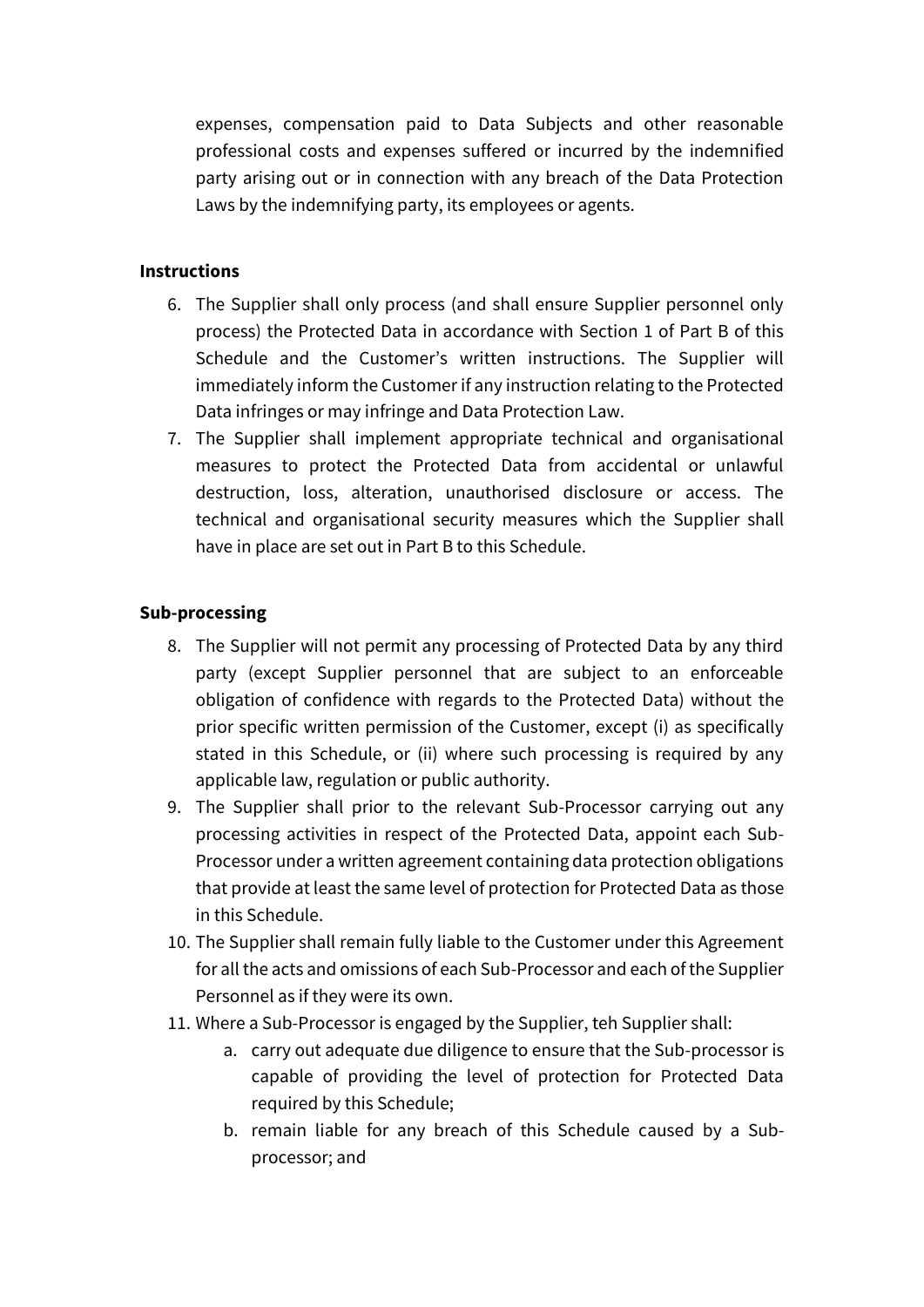c. provide relevant details and copy of each agreement with a Subprocessor to the Customer on request.

### **Assistance**

- 12. The supplier shall, taking into account the nature of the processing, provide reasonable assistance to the Customer insofar as this is possible, to enable the Customer to respond to requests from a data subject seeking to exercise their rights under Data Protection Laws. In the event that such request is made directly to the Supplier, the Supplier shall promptly inform the Customer of the same.
- 13. The Supplier shall to the extent required by Data Protection Laws, taking into account the nature of the processing and the information available to the Supplier, provide the Customer with commercially reasonable assistance with data protection impact assessments (as such term is defined in Data Protection Laws) or prior consultations with data protection authorities that the Customer is required to carry out under Data Protection Laws.

### **Data subject requests**

14. The Supplier will record and refer all requests and communications received from Data Subjects or any Supervisory Authority to the Customer which related (or which may related) to any Protected Data promptly ( and in any event within three days of receipt) and will not respond to any without the Customer's express written approval and strictly in accordance with the Customer's instructions unless and to the extent required by law.

#### **International transfers**

15. The Supplier will not process and/or transfer, or otherwise directly or indirectly disclose, any Protected Data in or to countries outside the EEA or to any International Organisation without the prior consent of the Customer.

#### **Audit and records**

16. The Supplier will, in accordance with Data Protection Laws, make available to the Customer such information in the Supplier's possession or control as the Customer may reasonably request with a view to demonstrating the Supplier's compliance with the obligations of data processors under Data Protection Laws in relation to its processing of Protected Data.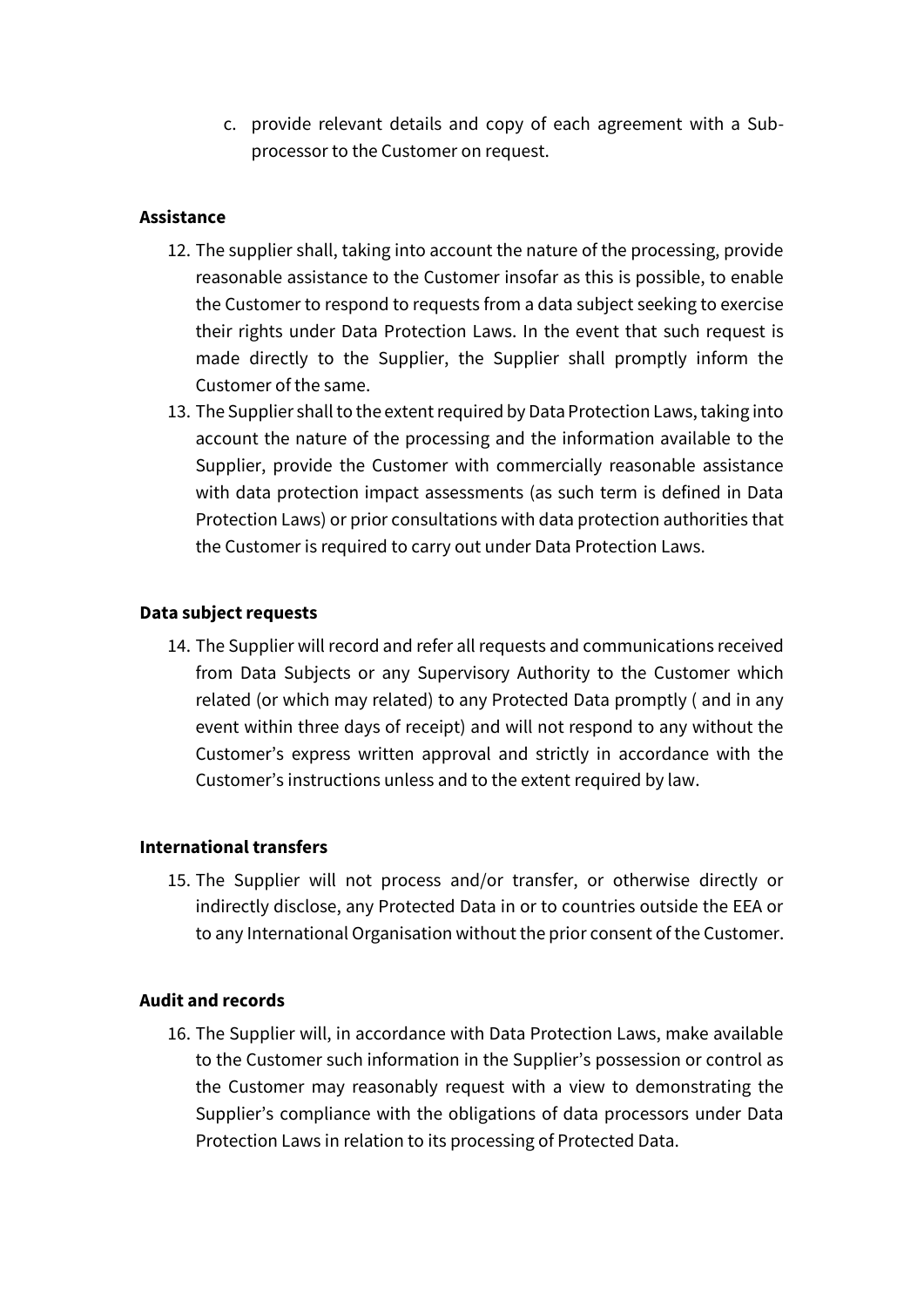- 17. The Customer may exercise its right to audit under Data Protection Laws through the Supplier providing:
	- a. an audit report not older than 18 months; and
	- b. additional information in the Supplier's possession or control to a Supervisory Authority when it requests or requires additional information in relation to the data processing activities carried out by the Supplier under this Schedule.

### **Breach**

- 18. The Supplier shall promptly (and in any event within 24 hours) notify the Customer if it (or any of its Sub-Processors or the Supplier Personnel) suspects or becomes aware of any suspected, actual or threatened occurence of any Personal Data Breach in respect of any Protected Data.
- 19. The Supplier shall promptly (and in any event within 24 hours) provide all information as the Customer requires to report the circumstances referred to in paragraph 19 (above) to a Supervisory Authority and to notify affected Data Subjects under Data Protection Laws.

### **Return/Deletion of Protected Data**

- 20. Upon termination or expiry of the Agreement, the Supplier shall at the Customer's election, promptly (and in any event, within 30 days of the expiry of the Agreement) delete or return to the Customer the Protected Data (including existing copies) in the Supplier's possession by secure file transfer, save to the extent that the Supplier is required by any applicable law to retain some or all of the Protected Data.
- 21. The Supplier will provide written certification to the Customer that it has fully complied with the section above within 30 days of the expiry of the Agreement.

#### **Survival**

22. This schedule shall survive termination or expiry of the Agreement for any reason

**Part B**

#### **Section 1 - Data Processing**